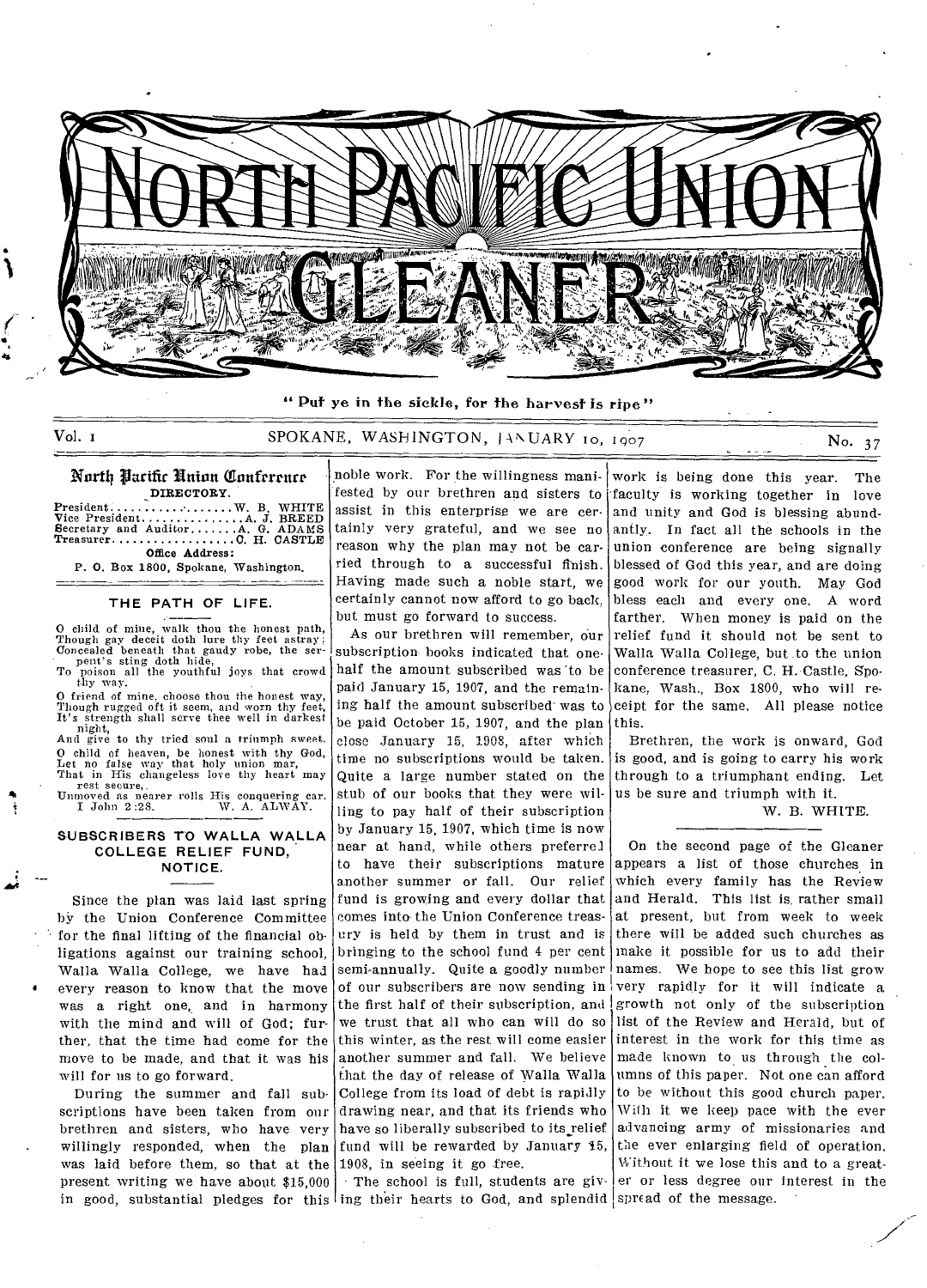# jeit44.4.A, gy 10*<sup>1</sup> +1*0 *7*  2 NORTH PACIFIC UNION GLEANER

### North Parifir Union Cleaner PUBLISHED WEEKLY

BY THE

NORTH PACIFIC UNION CONFERENCE OF SEVENTH-DAY ADVENTISTS.

Office: 221-222 Temple Court, Spokane, Wash.

Subscription price, 50c a year.

EDITOR - - - - A. G. ADAMS

**Editorial Committee:**<br>W. B. White F. M. Burg M. E. Cady W. B. White F. M. Burg M. E. Cady<br>A. J. Breed

Entered as second•class matter August 8, 1906, at. the postoffice at Spokane, Washing-ton, under the Act of Congress of March 3, 1879.

### **IS YOUR CHURCH IN THE LIST?**

List of churches in which every Sabbathkeeping family take the Review and Herald.

MT. VERNON, WASHINGTON<br>OLYMPIA WASHINGTON WASHINGTON

### **A TRIP THROUGH SOUTHEASTERN ALASKA.**

Leaving Waite Horse the 22nd of Oct. I took the train back to Car Cross about two hours' ride, and there waited a few hours for the boat which sails the lakes from this point to Atlin, B. C. My point was Conrad City, about two hours ride. Here sister McGee, a faithful servant of the Lord, lives. With her I had a gcod visit and received \$6.00 tithes.

Conrad City is a typical "Mushroom" mining town, having sprung up in about a year. Here are several areal trams: so constructed that a load of ore coming down will take a load of less weight back to the mine. One of these trams lacks only a few feet of being four miles long. In some places the tram buckets, on their areal tour, are several hundred feet from the ground. I with sister McGee's husband (who is not a Christain) visited one of these mines. We rode up on the tram a distance of half a mile. The tram bucket travels on a large cable pulled by a smaller one. I could only guess at the rate that we would travel if the cable should break and let us go. When we reached the mine I was told that I was one of the few visitors who cared to take the ride.

Wednesday, the 24th, I continued my journey to Skagway and visited with the people there till Thursday night when I took the Steamer for Ketchikan via Sitka. I had never been to this hurling, by the priests, of sacred fire school is small—only ten pupils, whose

most ancient Alaskan town, and laid over there all night, so I with a fellow traveler, visited the museum, the industrial school for natives and the Russian Greek church.

Many interesting and curious things peculiar to this country are found in the museum: collections in native skill and history which we would have enjoyed far more had it been day light.

I was much interested in the Industrial school, or mission for Natives. This work is conducted by the Presbyterians. They have 134 students ranging from six to fourteen years of age, with a few older. We were taken through the kitchen, dining-room and dormitories of the building and it was pleasant to note how clean and orderly everything was. Each student, both boys and girls, is taught to make his or her own bed, and do the necessary scrubbing and cleaning. We were there when they marched in to supper, and the order and system was indeed creditable. At the tables the students conducted themselves in a sensible, quiet manner.

The carpenter, with his class of ten, is doing work which would be a credit to any 'students, white or black. There are two. Eskimos, a boy and girl, in the school. This was my first glimpse of this race. Judging from these two I would look for greater possibilities in the Eskimo than in the Indian. A teacher told me that they were more capable of developing their own resources than the Indians were. He said these two children were very bright in every way.

They have several organs in the building and are developing some good musicians. Surely these people are doing a good work with these natives.

The services in the Russian Greek church, though a meaningless mass of forms and ceremonies, was impressive for its solemn chanting (and the music was really very nice) and varied scenes of gorgeously robed priests in the holy and most holy places. The two apartments being separated by folding doors, shut and opened as the order of service demanded. Sometimes the singers in the holy place were answered by the priests in the most holy place. Certain parts of the service were accompanied with a ceaseless

and bowing and kissing of pictures and images. At one point a large book, gold plated, with pictures of Saints on it, which, I suppose represented the Bible, was brought out and after the priests, three in number, had crossed their foreheads and breasts before it and kissed one of the pictures on it, all the worshippers, natives with a very few exceptions, came forward, and, one at a time, bowed to the floor, crossed themselves as did the -priests, kissed some picture and returned to their places. The church is elaborately furnished with costly pictures and drapings. For one painting alone, "Madona," the French government has offered \$30,000.00. I regret that I did not get to see this painting. A special meeting was being held where it hung. There are no seats in the church save one for visitors, though the services last two hours or longer. I thought surely we would have to go no further for an elaborate display of rank heathenism.

Nothing more of note transpired and I reached home the 30th inst., being absent three weeks.

The trip cost \$55.60 and I took in \$40.40 tithes and offerings.

A. M. DART.

(Concluded.)

### BRITISH COLUMBIA

#### **REISWIG, B. C.**

This is a country post-office, located 29 miles east of Vernon, B. C., is situated near the northern end of Okanogan Lake and nearly 400 miles by rail east and north of Vancouver.

Elder Stewart visited Reiswig and pronounced it an ideal location for an industrial school. It is situated in a beautiful valley about one mile wide and three or four miles long, shut in by the "everlasting hills," which remind one that as the mountain are round about- Jerusalem so the Lord is round about his people.

On September 17, 1906, I came up here to teach a church-school. I found a small company of brethren here, all German but one. I don't think I ever found a more true church. Although I could not understand their language, I could understand the good spirit of the Master which they have. The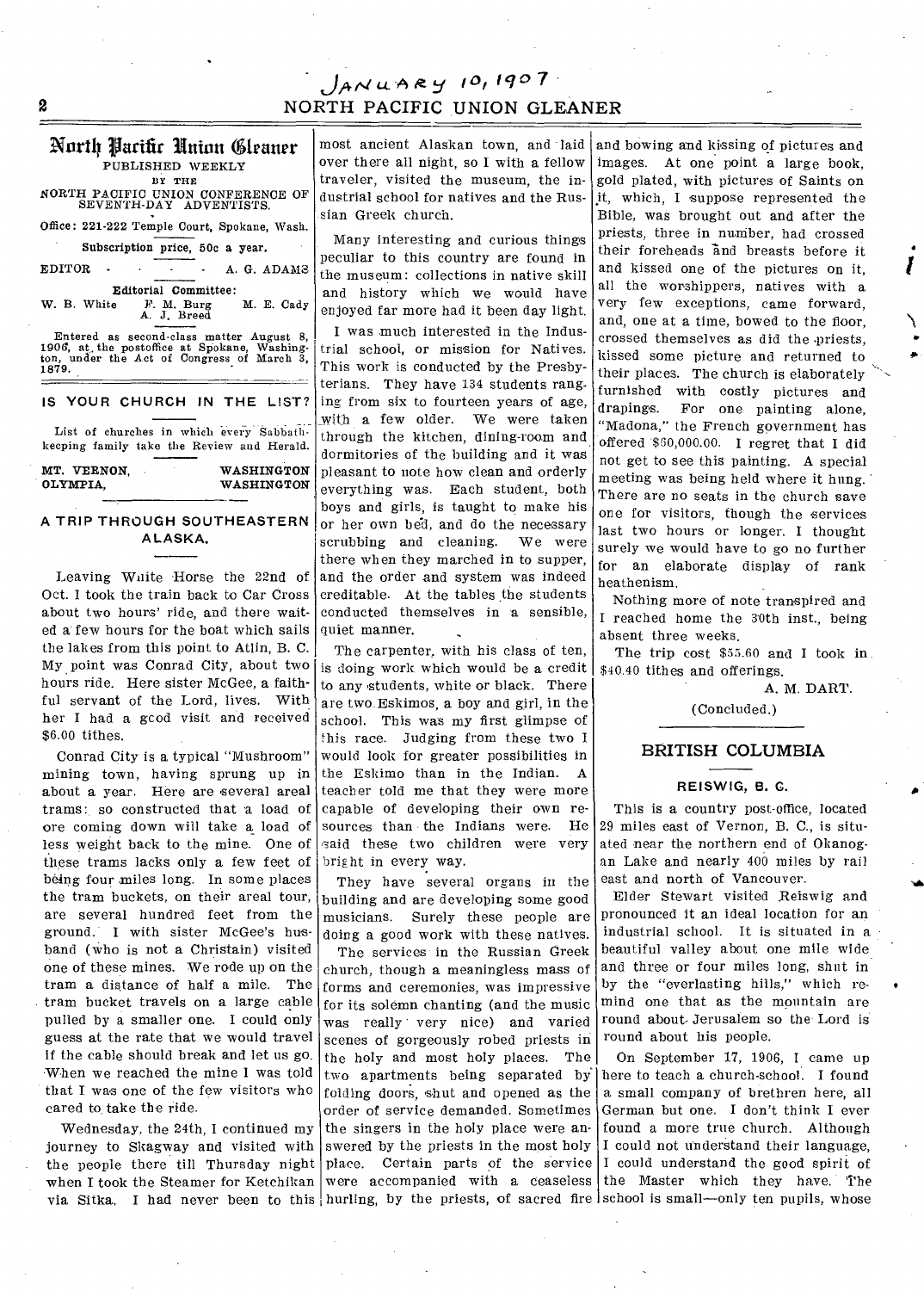### NORTH PACIFIC UNION GLEANER **3**

ages range from seven to twenty-three years. We have just closed three and one-half months with the week of prayer. We had daily meetings with the church and a good spirit came into our company. All were greatly strengthened and encouraged. On the last Sabbath, December 22, an offering of \$28 was made for missions. We are glad to know that soon the work will be finished and Jesus will come. May the Lord grant us all more of his spirit in the coming year.

ASA SMITH.

### MONTANA.

Mrs. U. G. White of Rimini, is visiting her mother at Mt. Ellis.

A late arrival at Mt. Ellis Academy is Miss Bertha Watts, of Armington.

Brother and Sister Gill of Hamilton are visiting Mrs. Gill's parents at Mt. Ellis.

Miss Adeline Rouleau, who is teaching at the academy, spent a few days recently in Butte visiting her parents.

Elder J. C. Foster was called horse recently by the serious illness of his wife. We have no farther particulars at this time.

W. A. Gosmer and wife are on the way to Darby to hold a series of meetings in the Conner district They will call at Whitehall on the way.

Elder J. C. Foster has been asked to act as business manager and preceptor at the academy. He has responded to the call and has entered upon his duties.

Elder Martin is on a tour of the churches, intending to take in the Bitter Root valley on this trip, besides stopping at Townsend, Helena and Butte.

Brother W. H. Holden has been on the sick list for a few days. We have had no very recent word from him, but hope that he may be improved by this time.

Owing to the serious illness of Mrs. S. H. Kime, the Brethren Kime who the offering was counted we found \$50 come to the intellectual feast prepared

have been laboring in the Kalispell country, have gone to College Place, Washington, where Mrs. Kime resides.

The Gleaner subscription list is steadily rising in the conference. Would it not be a good plan for those who take the paper to speak a word of appreciation to their friends in the church?

At the close of two weeks' labor in connection with the week of prayer, it, is our privilege to baptize into the church a young man and his wife who during that time had taken a stand with us. The young woman had been a Catholic. The week of prayer at Great Falls was a season marked by the special presence of God's Holy Spirit.

Brother D. H. Hansen recently officiated at the funeral of Sister Couch of Stevensville. The cause of her death was tuberculosis from which she had suffered for several years. She leaves a husband and two children to mourn their loss. She was a faithful member of the church at Stevensville, and we believe she rests in hope. We extend sympathy to the bereaved family.

W. A. GOSMER.

### WESTERN. OREGON

#### **MONITOR, ORE.**

The week of prayer was truly a time of refreshing to the Monitor church. The rainy weather prevented a large attendance, but the Spirit of God was present at every meeting. We had meetings both day and evening; the evening meetings being given mostly to the young; and we had the pleasure of seeing several young people express themselves as desiring to serve the Lord and triumph with God's people. Elder P. A. Hanson was with us the last four days and his help was greatly appreciated by both young and old. Let us hope and pray that the fruits of this week of prayer may last and grow throughout the year; that the lights burning in young hearts may not go out again in darkness, but grow and shine more brightly unto the perfect day.

whole church was present, and when toned invitation to the students to

in the envelopes. Some were prevented from being present whom we expect to bring their gifts later and swell the grand total still more. May the Lord bless this offering to his praise is our prayer.

S. A. PETERSON.

### EDUCATIONAL DEPART-MENT

#### **ROYAL ACADEMY.**

Cottage Grove, Ore., Dec. 17, 1906. If we had not been so very busy we would have written you before, but Professors Paap and Peterson keep us so "everlastingly at it" that we have but little time for talk. Our life is indeed a busy one, and also a pleasant one—but we must not anticipate.

Let us go back and tell the readers of the Gleaner about our academy building, the way it was built, the work it is doing, where the land and funds were obtained, etc.

A year ago the school board put up a neat little school building, paying the dollars and cents out of its own pockets. A teacher was hired and a successful year of school carried on. So pleased was the board (our parents) with the quality of work done that by the middle of the year it had hired the same teacher and laid plans for another year of school

During the early part of the summer three of the young men, and the teacher, spent some time in the canvassing field, scattering the precious seed of truth and gettitng a blessed experience. While they were there the the board was planning for the development of the school. Soon the young men were called home and the work on the academy was begun by the teacher and students, and was pushed until the buildings were completed. They are painted inside and out with good durable paint. Seven large windows light the larger room and six windows of the same size light the smaller room. The academy room proper is fitted up with the most modern equipments, and indeed everything in connection with the building is right "up to now."

On Sabbath, December 22, nearly the bell sends out from the belfry its deep Every morning at 7:30 the academy